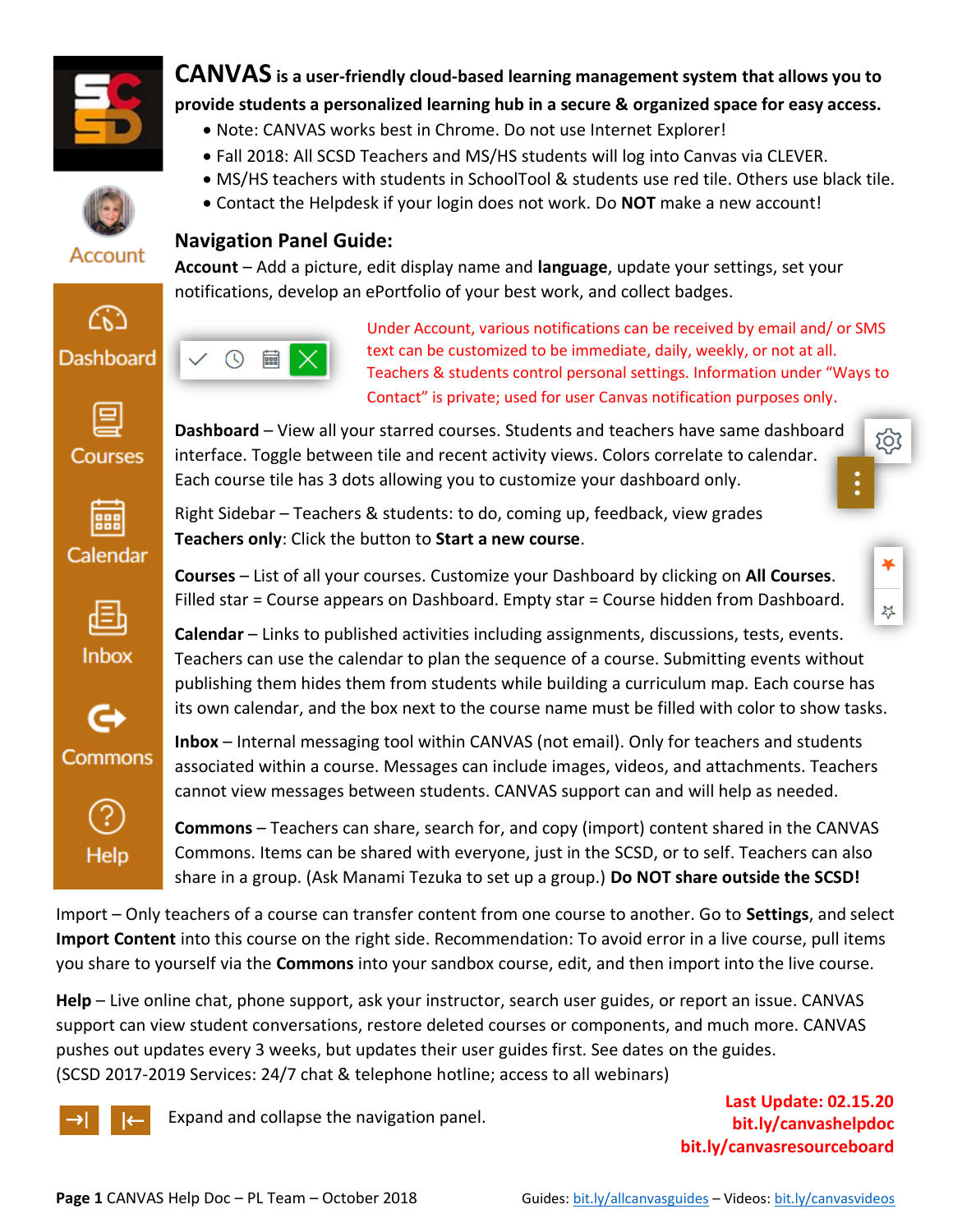# **Designing a CANVAS Course**

# **Step One – Draft the Course Outline & Gather Resources**

In OneDrive (or a similar space), create a folder to collect your course resources and draft a plan for your course. Outline the essential questions, objectives, resources, assignments and assessments for each unit (module) of study. You might consider a nested folder for each unit within the course folder. Alternatively, you might prefer OneNote Notebook or one long document with a table of contents. Decide what works for you. It is important to draft outside of Canvas to avoid losing your work or exceeding your storage limits in Canvas.

**As you gather resources, remember to adhere to all copyright laws and properly cite your resources!**

**Also, consider how you will disseminate acceptable student usage expectations as you design your course.** 

# **Step Two – Build & Preview the Course**

In CANVAS, create a new course. This will be the master copy you will import to your sections once ready.

- 1. Start a New Course:
- a. Log into CANVAS through CLEVER (or the direct link if you are not a MS or HS classroom teacher).
- b. From your Dashboard, click the **Start a New Course** button on the right side.
- c. Name the course so that it is easily identifiable (ex. MASTER Name/School-Course Title) and keep it private (copyrighted). Add a shortened name if prompted and desired.

### 2. Create a front (home) page for the course:

- a. Click on the course title from your Dashboard.
- b. Select **Pages** from the link list on the left.
- c. Click the add page button on the top right corner.
- d. Title the page "Home," and design your page. Click **Save & Publish** when done.
- e. Select **Pages** from the link list on the left again. Click the **View All Pages** button at the top.
- f. Publish the page. You should see a green circle with a check, NOT a gray circle with a slash.
- g. Click the 3 dots to the left of the page titled "Home," and choose **Use as Front Page**.
- h. Click **Home** from the link list on the left.
- i. Click **Choose Home Page** on the right. Select **Pages Front Page**.

Note: This is the landing page for students when they enter your course. You can add text, images, video, links to external apps, and more to create an engaging hook for your course. You can update this as needed/ desired. To do so, click on the page title (below: Front Page) and then click **Edit** to make/ save changes.)

Home Front Page Feb 8, 2018 Feb 8, 2018  $\mathbb{F}$ ◙ ÷

- 3. Adjust the navigation settings:
	- a. Click on the course title from your Dashboard.
	- b. Select **Settings** from the link list on the left.
	- c. Do NOT change course titles provided by eSchool.
	- d. Click on the **Navigation** tab at the top of the **Settings** screen.
	- e. Consider what you want to appear in the student link list. **Definitely turn off Chat**, and consider removing all links except: Home, Announcements, Modules, Grades, and Files. You can always adjust this as you become more proficient with using CANVAS. Click **SAVE**.

 $+$  Page

ŧ.

◙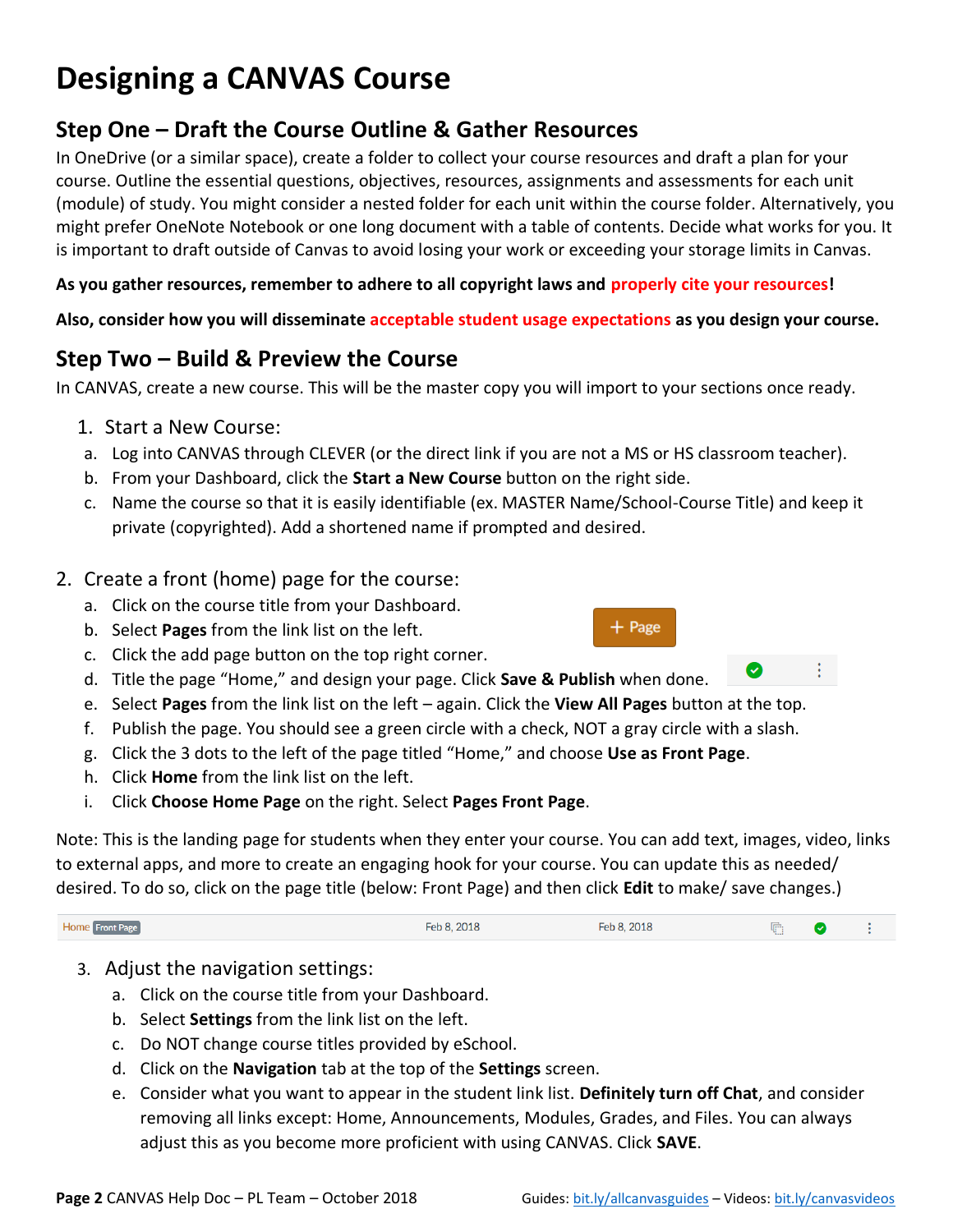- 4. Build your course modules (units):
- a. Click on the course title from your Dashboard.
- b. Select **Modules** from the link list on the left. Modules are units, lessons, or weeks.
- c. Add your unit titles or questions by clicking the add module button and entering a title (topic, essential question, etc.) for each one. You can change the sequence later as needed/ desired.
- d. Add lesson components and activities within each module. All components include a rich text field and toolbar allowing the teacher to build a page including text, web links, images, video and links to external apps. Discussions, assignments & quiz components include a grading feature (with optional rubric) within CANVAS. Teachers can assign to individuals, small groups or the entire class. See the next section for common component descriptions. Use the CANVAS Help Guides as needed (see footer).

# Common Module Components

| $\star$ Module Title      |                    |                       |  |  |
|---------------------------|--------------------|-----------------------|--|--|
| $\mathbf{H}^{\text{max}}$ | <b>Text Header</b> |                       |  |  |
|                           |                    | <b>■ Content Page</b> |  |  |
| π                         |                    | e Discussion          |  |  |
| Ħ                         |                    | <b>Assignment</b>     |  |  |
|                           |                    | <b>22 Quiz</b>        |  |  |
|                           |                    |                       |  |  |

• **Text Header**: Divide and sub-title modules into smaller lessons. Give directions. • **Content Page**: Introduce the topic, hook the learners, provide directions, build a playlist, etc. Teacher cannot grade a content page within CANVAS. Embed a [Padlet.](https://scsdpl.padlet.org/) • **Discussion**: Provide a question for student discussion (text, voice, video). Students can be required to post before seeing other posts. Threaded posts allow student replies. Discussions can be graded. Adjust settings to allow attachments if desired.

c.

+ Module

 $d$ .

® ▼

• **Assignment**: Provide directions for individual or group assignments including a means for students to submit a product as defined by the teacher. Avoid text entry option unless the task can be completed in one sitting as there is no edit feature. Setting up groups provides students more collaborative options viewable by the teacher within CANVAS. Assignments can be graded in CANVAS.

• **Quiz**: Build a quiz with a variety of questions/ modes (short/ long answer, graded, practice, or survey). Name questions. Click **Update Question** after each question. **SAVE will NOT save questions**. Quiz settings: Shuffle answer order, time limit, number of attempts, access code, lock questions). Quizzes can be graded in CANVAS.

The dots to the left of a component allow you to alter the sequence. Click & drag the task to adjust sequence.

# Component Toolbar



TOP: bold, italic, underline, background color, clear formatting, alignment, indent, super/ subscript, bullets, numbered list BOTTOM: insert table, add/ remove link, image, equation editor[, educreations,](https://www.educreations.com/) [Khan Academy,](https://www.khanacademy.org/) other apps, record/ upload media, justification, font size/ style

# Component Options

Component options include external files, URLs, & tools, but best practice is to integrate these options into the four components listed above rather than separating them out. Link to files in Office 365, [Vimeo,](https://vimeo.com/) or [Padlet](https://scsdpl.padlet.org/) when possible as storage in Canvas is limited.

The more standard your module set-up, the easier it will be for your students to navigate the course. Consider the [inquiry](https://www.google.com/url?sa=i&rct=j&q=&esrc=s&source=images&cd=&cad=rja&uact=8&ved=0ahUKEwjWs7nHquzYAhUBWa0KHb2oD6EQjRwIBw&url=https%3A%2F%2Frumseyhall.libguides.com%2Fc.php%3Fg%3D526607%26p%3D3600775&psig=AOvVaw3_MNf91tRiEU-bAb9RdIk0&ust=1516736673999331) or [design thinking](https://www.google.com/url?sa=i&rct=j&q=&esrc=s&source=images&cd=&cad=rja&uact=8&ved=0ahUKEwjezqX6quzYAhVLVK0KHRCUDZEQjRwIBw&url=https%3A%2F%2Fwww.nngroup.com%2Farticles%2Fdesign-thinking%2F&psig=AOvVaw2fzjCO6incNHpn_H2SBtfa&ust=1516736777912147) model.

Below the text field in each component are a variety of settings you should work through during creation. You can also use the **Links, Files, and Images** tabs to embed resources in the course.  $\rightarrow$  Inserting documents this way will force them to download a copy to their computers. To access this menu, you must be in editing mode.

Link to other content in the course. Click any page to insert a link to that page  $\triangleright$  Pages  $\overline{\phantom{a}}$  Assignments • Quizzes Announcements • Discussions

Images

Links

Files

 $\star$  Modules

**Do NOT add students or deadlines to your master course. Save these for the personalized course sections.**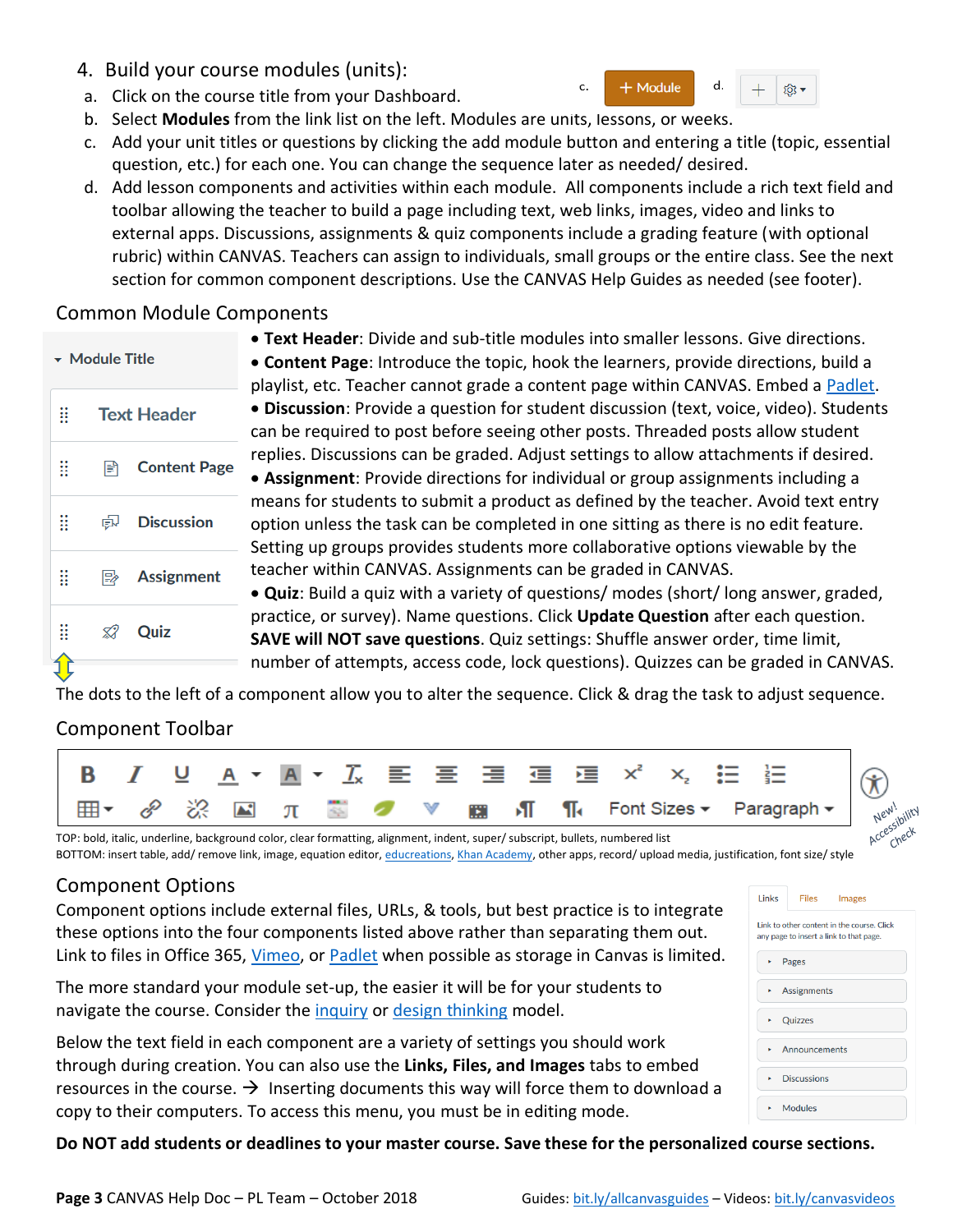### Module Options

- a. **Lock until** allows you to hide a module until a specified date and time. It will automatically be revealed based on the setting you enter.
- b. **Requirements** allow you to force students to complete all assigned tasks in sequential order (or not). They also allow you and your students to track task completion. You can add requirements including **view**, **mark as done**, **submit**, **contribute to the page**, and **score at least**. It is important to match your requirements to the assignment settings and point values. For example, if a quiz is only out of 10 points, you cannot make the requirement to score more than 10 points or students will get stuck. If you do not add requirements, the information under the **View Progress** button on the modules page will inaccurately display all invited students as complete even if they have not yet entered the course. Learn more: [bit.ly/canvasrequirements](https://bit.ly/canvasrequirements)

| <b>Edit Module Settings</b>                                 | $\times$             |
|-------------------------------------------------------------|----------------------|
| Unit Template with MP 2                                     |                      |
| Lock until                                                  |                      |
| <b>Prerequisites</b>                                        |                      |
| Unit Template with MP 1                                     |                      |
| $+$ Add prerequisite                                        |                      |
| <b>Requirements</b>                                         |                      |
| Students must complete all of these requirements            |                      |
| Students must move through requirements in sequential order |                      |
| Student must complete one of these requirements             |                      |
| view the item<br>Intro to Unit 2                            |                      |
| Pre-Test for Unit 2<br>submit the assignment<br>$\ddot{x}$  |                      |
| Cancel                                                      | <b>Update Module</b> |

- c. **Prerequisites** allow you to force students to complete the requirements of one or more modules before moving onto the next module. Learn more: [bit.ly/canvasprerequisites](https://bit.ly/canvasprerequisites) The first step to enabling lock until, requirements, and/or prerequisites is to build the module(s). Then, click on the settings wheel next to the **module title**, and select **edit**. Look for the pop-up window depicted above right, and work from top to bottom to add and manage your settings.
- d. **Mastery Paths** can be built into modules via assignments, quizzes, and discussions to personalize the module components students view and are required to complete based on their performance. According to specific scoring ranges you determine on selected tasks, students can be sent on unique pathways. Items they are not required to complete do not appear in the module outline. Requirements and prerequisites can also be combined with mastery paths to further direct student work flow and support student selfmonitoring. The first step to **enabling mastery paths is to turn on the feature** setting. Open your course > Select settings on the left sidebar > Open the feature options tab. Toggle Mastery Paths ON (green). Do not import a module with a mastery path until you have enabled this feature! Only then



can you work on building or editing the pathway. Learn more about building a mastery path module: [bit.ly/canvasmasterypaths](https://bit.ly/canvasmasterypaths) and by viewing this [SCSD MP Help Doc](https://scsd-my.sharepoint.com/:w:/g/personal/llefev74_scsd_us/ERD53WYdg7NNipZXLVxPb-EB5cL-vUfHw23-p2CMx2DFxg) (bit.ly/masterypathhelp).

To sample a course with a Mastery Path, search the Canvas Commons for: **MasteryPath Sample** (modified by LeFever for SCSD)

To import a course with 25 Mastery Path Templates: Search the Canvas Commons for: **(BP) Credit Recovery Course (Template) SCSD** (created by LeFever for SCSD Credit Recovery)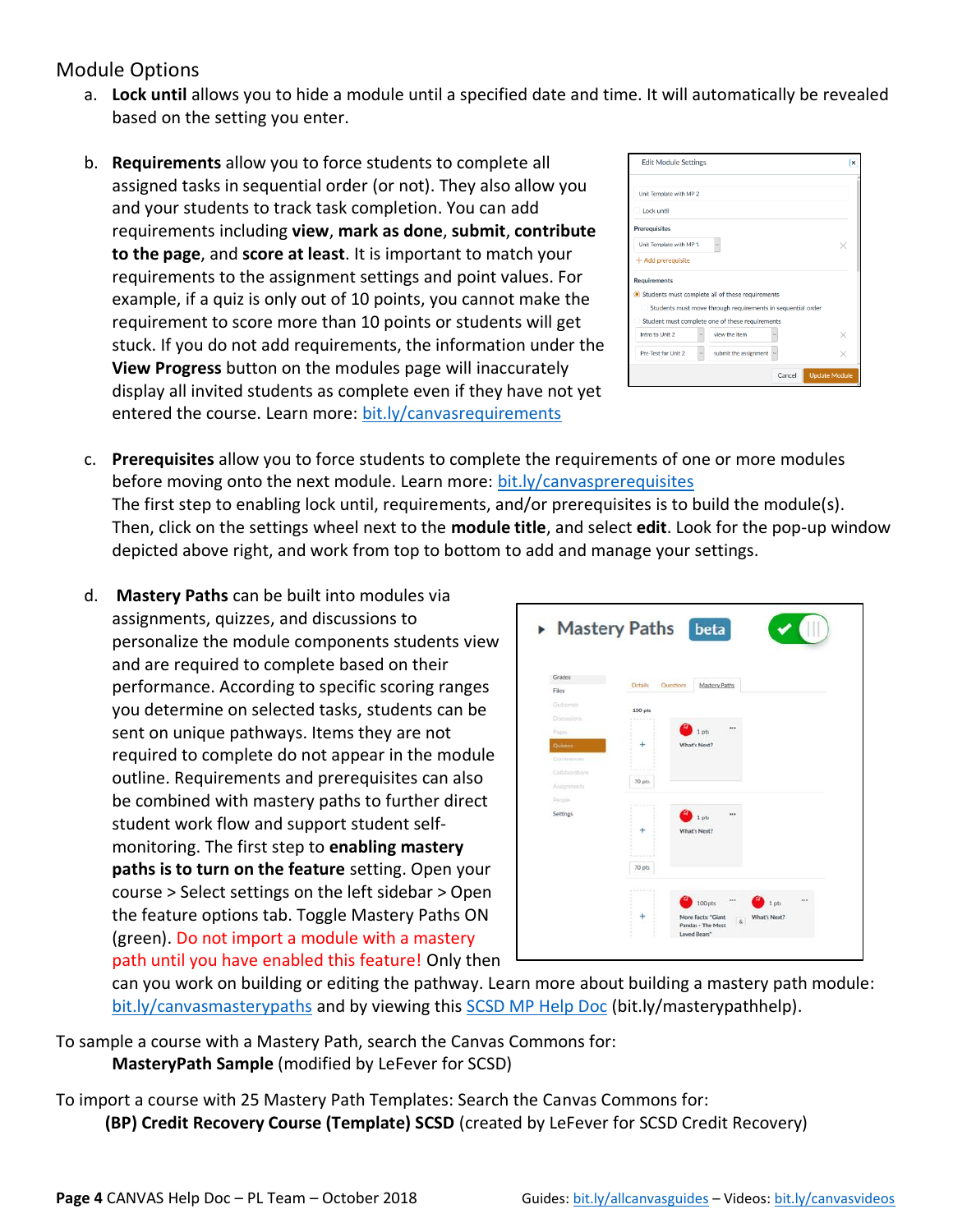

Invite a colleague to test the course as a student or use the student preview feature to test the functionality of the module or course before getting your students started!

- 5. Preview modules as a student:
- a. Click on the course title from your Dashboard. The example of the state of Published
- b. Select the **Modules** on the link list to the left.
- c. Publish the components of the module(s) you want to preview.  $\bigcirc$  Unpublished
- d. Select **Settings** on the link list to the left.
- e. Select **Student View** on the right side.
- f. Click on **Modules** on the link list to the left to preview the published course components.
- g. **Reset Student** or **Leave Student View** as appropriate to your needs. **Reset** will remove all preview student activity so that you can start over at a different time. **Leave Student View** allows you to pick up where you left off next time you select **Student View** under **Settings**.

| Resetting the test student will clear all history for this student, allowing you to view the course as a<br>brand new student. | Reset Student   Leave Student View |
|--------------------------------------------------------------------------------------------------------------------------------|------------------------------------|
|                                                                                                                                |                                    |

Alternatively, you might invite a colleague to sample your course as a student by adding this person as a student under **People**. Work through the course together to iron out any kinks before rolling out to students!

# **Step Three – Create Course Sections (courses not connected to eSchool)**

For classroom teachers using CANVAS, course sections including registered students, are synced to eSchool. If you will be using the sections imported for you from eSchool, first create your master course as outlined above, and then follow the directions on the **eSchool Module Import Help Doc** (bit.ly/moduleimport) to share your master modules to the Commons and then import the modules into your eSchool sections.

The directions below are for teachers who want to create sections of a course that will automatically update by updating the master course, but are NOT connected to eSchool rosters.

- 1. From your Dashboard, click the **Course Title** of the master course.
- 2. Select **Settings** on the bottom left sidebar.
- 3. Open the **Sections Tab** at the top of the page.
- 4. Type a title for the course section in the box, and click the **+ Section** button.
- 5. Update task settings, including requirements and deadlines, as needed.

Alternatively, PD facilitators can also use the [blueprint course process](https://bit.ly/canvasblueprint) to sync course content in multiple offerings (bit.ly/canvasblueprint). This method allows you to lock and share content with other facilitators.



Don't forget: Preview each section in student mode before launching with students! Better safe than sorry!

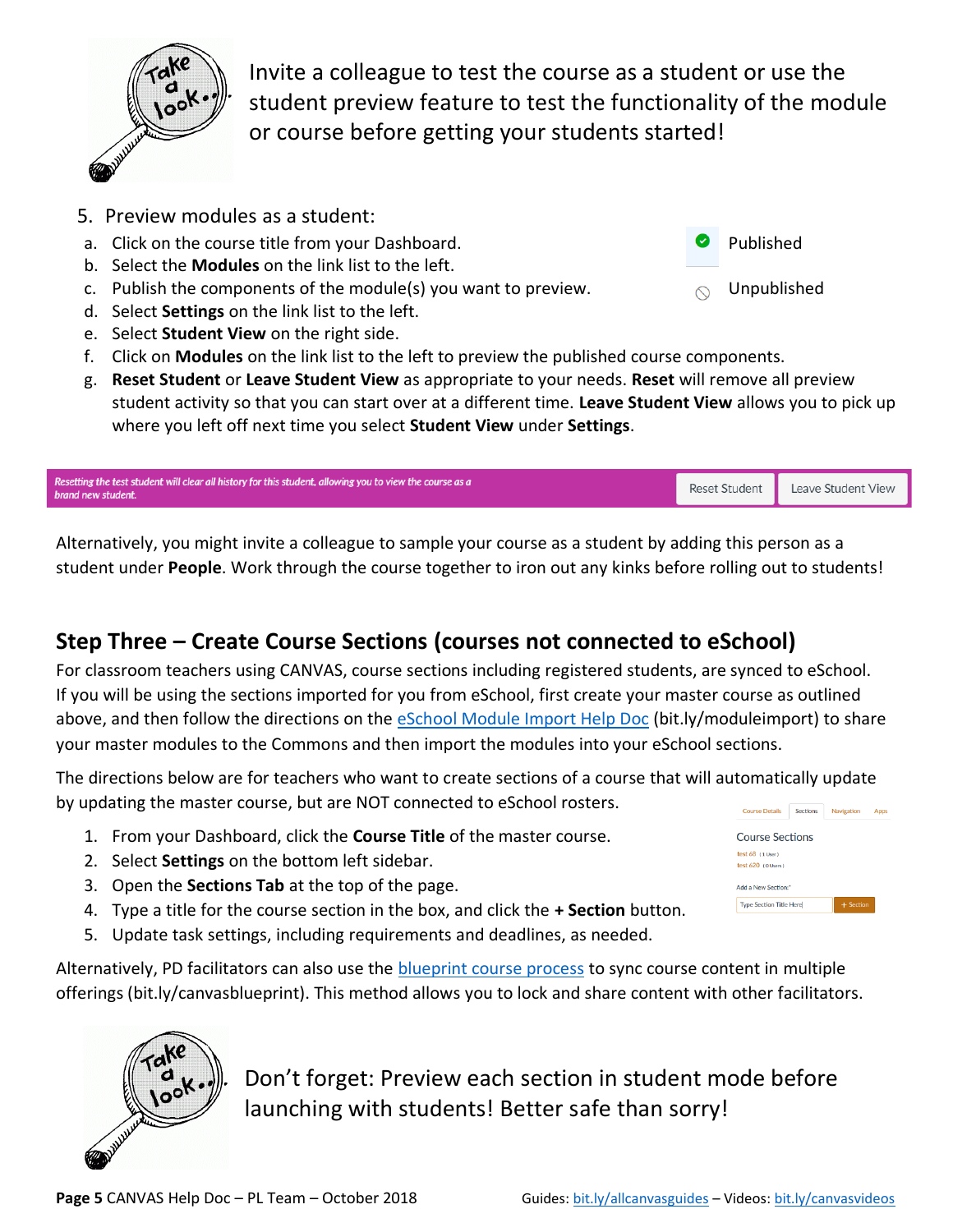# **Step Four – Enroll Students (if they are not already populated by eSchool sync)**

To enroll students in specific sections, make sure you open the desired section (Dashboard > Course Title > Settings > Sections Tab > Section Title > People > + People). You can enroll students by email, ID number or username. To use the self-enrollment option, participants must already be signed into the Canvas account or must access Canvas via Clever. Students in eSchool courses are managed SCSD OSA via active directory.

**By ID number**: Dashboard > Course Title > People > +People > SIS ID > copy & paste ID numbers from a spreadsheet using commas or line breaks to separate users > Next > check your list > Add Users.

**Self-enroll by unique link/key**: Dashboard > Course Title > Settings > more options > check let students selfenroll > save > copy/ share course link for student self-enrollment during your introductory class.

Search the Help Guides or reach out to the PL Team to learn more about enrolling students!

# Don't forget to PUBLISH the course!

Once finalized, you must **PUBLISH** the course separately from publishing modules and activities. Students cannot access the course, nor will they receive any notifications for the course until the course itself is published. On the home page, under Course Status, the **Published** button should be green with a check.



Here's how:

- 1. Navigate to the **HOME** page.
- 2. Click **PUBLISH**.

If students complain they cannot see the course, and you know they are enrolled, check the course status!

# **Step Five – Prepare Students & Facilitate the Course**



*Note: Students cannot message others without access to People in the course navigation links. Give them an alternate way to contact you if you do not want to enable People.*

- Add deadlines to each course section to guide student completion: bit.ly/c[anvasdue](https://bit.ly/canvasdue)
- Publish your course (on home page).
- Prepare procedures for CANVAS use and familiarize your students with the interface.

• Stay connected! Set up your notifications on your account page. Then, help students do the same. Learn more: bit.ly/[notifycanvas](https://bit.ly/notifycanvas)



• Use the tools and features within CANVAS to facilitate the course, including the S[peedGrader](https://bit.ly/speedgrade) Learn more: bit.ly/[speedgrade](https://bit.ly/speedgrade)

• Ensure students know how to view & respond to grades and feedback. See image to left.

• Click **HELP** button on left sidebar to search the Help Guides, access 24/7 CANVAS support (chat or phone) and learn more about teaching with



CANVAS. Teach your students to use the HELP feature also! They don't have as many options as teachers, but they do have useful options.